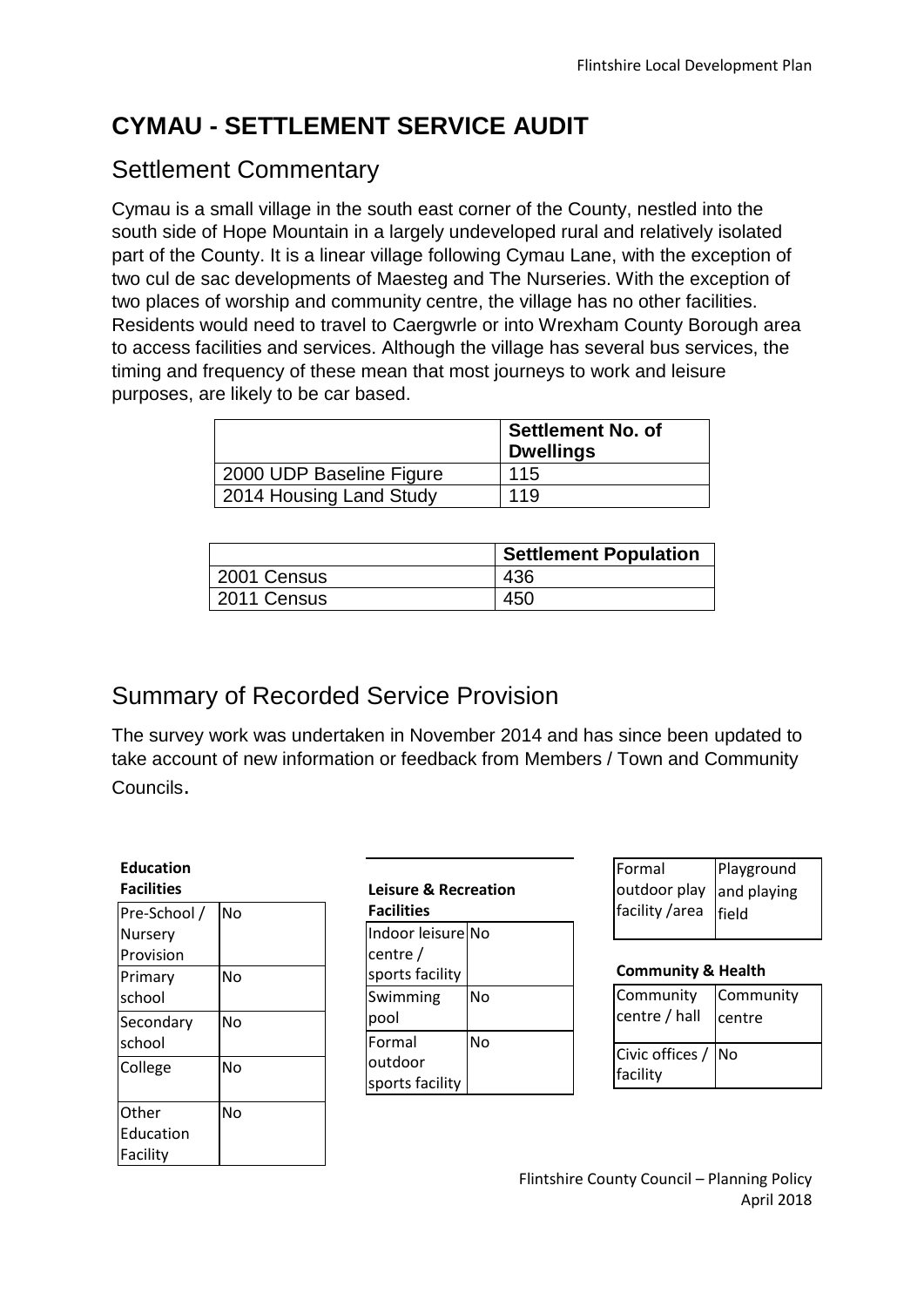| Library             | No, Mobile<br>library 1-2<br>visits per<br>month |
|---------------------|--------------------------------------------------|
| Hospital            | No                                               |
| Doctors<br>surgery  | No                                               |
| Dentist<br>surgery  | No                                               |
| Pharmacy            | No                                               |
| Place of<br>worship | Chapel and<br>Church                             |

#### **Retail & Commercial Related**

| Supermarket No           |    |
|--------------------------|----|
| Non-food<br>retail units | No |
| Convenience<br>shop      | No |
| Other shops              | No |

| Café / Take           | No         |
|-----------------------|------------|
| away                  |            |
| Bank/Building No      |            |
| Society               |            |
| <b>Free Standing</b>  | <b>INo</b> |
| of a Bank -           |            |
| Cashpoint             |            |
| Public house          | N٥         |
| / club /              |            |
| restaurant            |            |
| Post office           | No         |
|                       |            |
| Post box              | Yes        |
|                       |            |
| <b>Petrol Filling</b> | No         |
| Station               |            |

#### **Employment**

| Employment No |  |
|---------------|--|
|               |  |

#### **Transport**

| lRail station | .No         |
|---------------|-------------|
| Bus station / | <b>P</b> es |
| Istop         |             |

| D42 - Mold to                  |
|--------------------------------|
| Wrexham (3                     |
| per day each                   |
| way on                         |
| request to                     |
| driver) - DB1 -                |
| Mold to                        |
| Chester (5                     |
| per day to                     |
| Mold [5 on                     |
| sat] and 6 per                 |
| day to Chester                 |
| [6 on sat]) - 40               |
| - Wrexham to                   |
| Mold (10 per                   |
| day to Mold                    |
| [9 on sat] and                 |
| 8 per day to                   |
| Wrexham [8                     |
| on sat]                        |
|                                |
| No                             |
|                                |
| Access to                      |
|                                |
| main highway A541 at           |
| Abermorddu<br>(but steep hill) |
|                                |

# Broadband Provision

According to the latest OFCOM data (2013) Cymau post codes (where data is available) have a median average broadband range of 2.5-3.5 mega bytes per second. This level of broadband provision is very poor and many residents are likely to be unable to access broadband at all. Accordingly it is to be expected that broadband provision in Cymau is very poor and is highly constrained. This will have a negative effect on the ability of local residents seeking to access online services such as banking, post office services or online shopping.

### Other Comments

None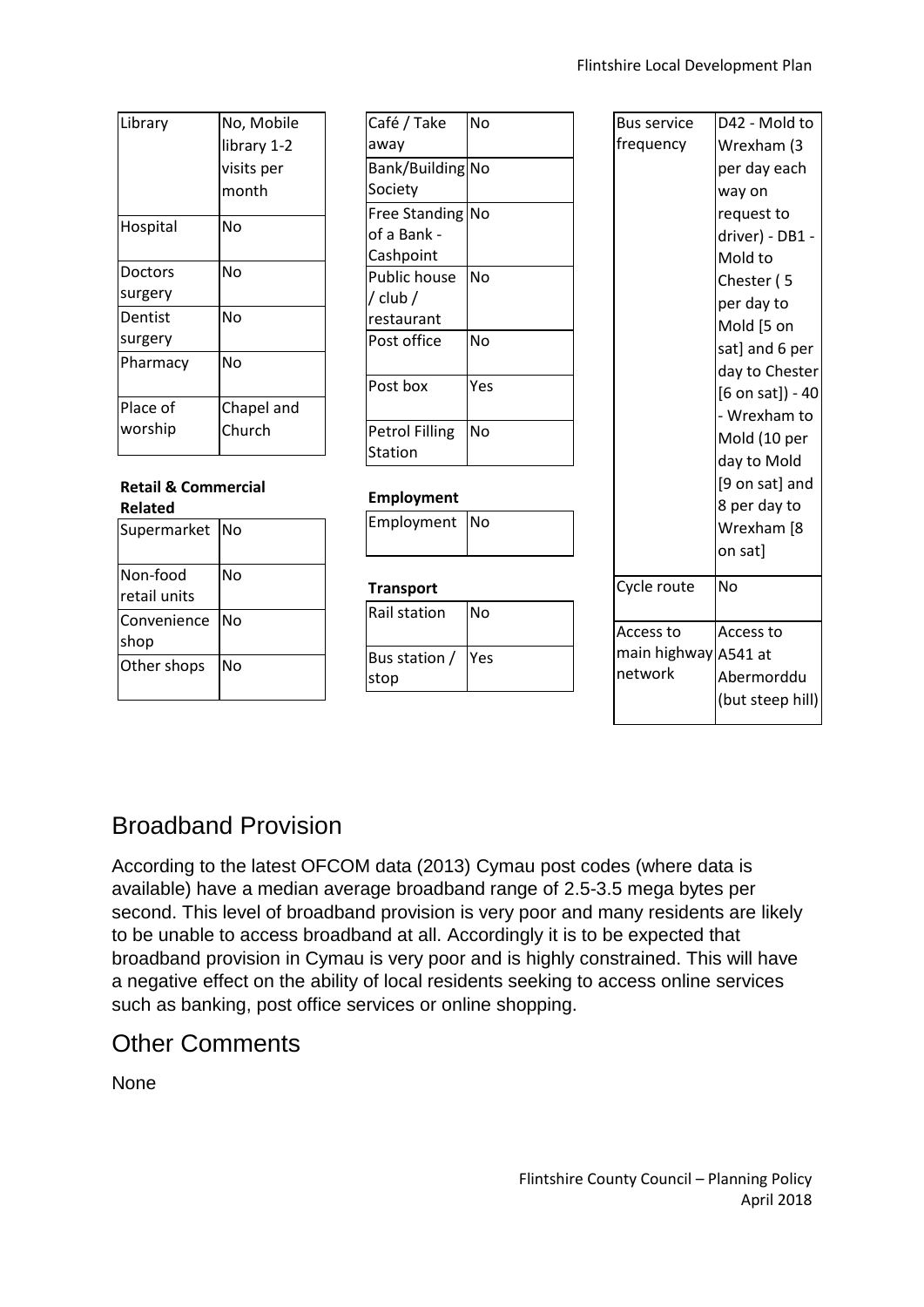### Previous Surveys of Service Provision

Comparison of previous survey data of Cymau service provision with 2015 indicates that there are issues with the 2010 Survey which failed to identify the public house. However, the pub has been closed for a number of years now. What is also clear is that since 2006 the village post office and associated shop have closed too. The nearest post office with small shop is now in Llanfynydd.

| Year of Survey       | Public<br>House | General<br>Shop | <b>PFS</b><br>and<br>Shop | Post<br>Office | Cashpoint | Health /<br>Medical<br>Facility | Community<br>Centre &<br>or other<br><b>Building</b> | Educational<br>Facility |
|----------------------|-----------------|-----------------|---------------------------|----------------|-----------|---------------------------------|------------------------------------------------------|-------------------------|
| 2000 (UDP Survey)    |                 |                 |                           |                | na        |                                 |                                                      |                         |
| 2006 (Student        |                 |                 | $\overline{\phantom{0}}$  |                | na        |                                 |                                                      |                         |
| Survey)              |                 |                 |                           |                |           |                                 |                                                      |                         |
| 2010 (Pub is the Hub |                 |                 | -                         |                |           |                                 |                                                      | -                       |
| Survey)              |                 |                 |                           |                |           |                                 |                                                      |                         |

### Mapping Service Provision

The service provision within the village has been mapped for illustrative purposes and is presented overleaf. As the image suggests service provision in Cymau is very limited.